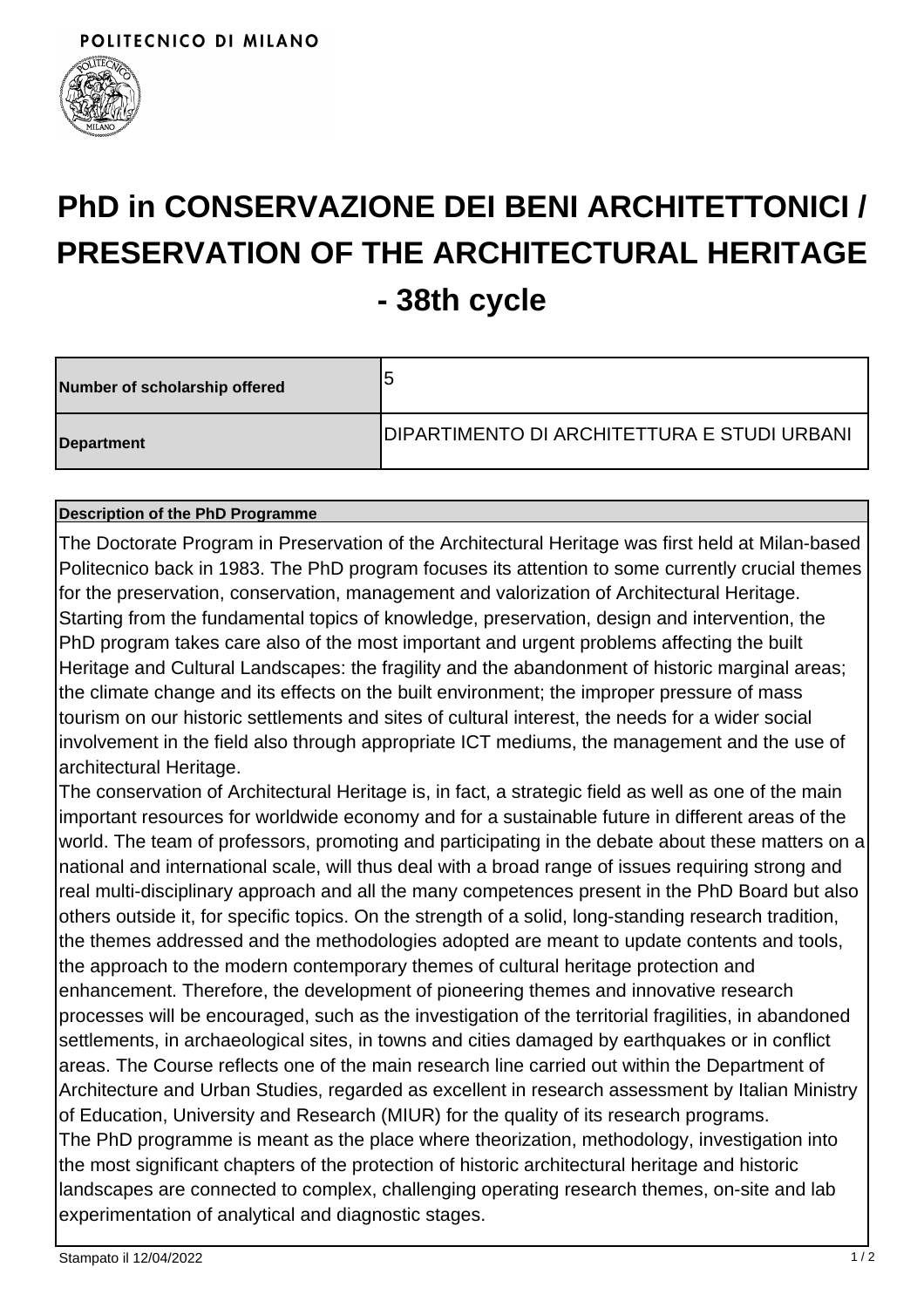### POLITECNICO DI MILANO



The PhD programme, lasting three years, calls for the acquisition of minimum 25 credits, acquired through the attendance of courses and the passing of the relative exams, concentrated in the first year of PhD programme.

In particular:

- 15 credits are offered and organized by the PhD programme in Preservation of the Architectural Heritage:

- 10 credits by the PhD School (soft and transferable skills courses).

Further additional credits are aimed at personal study and research for the PhD thesis.

The activities undertaken, in particular during the second and third year, also include attendance of workshops, seminars, national and international conferences related to individual research, with great attention to conferences wherein PhD candidates present the results, even partial, of their research theses. To the aim of their thesis research, PhD candidates have the opportunity to rely on facilities and laboratories, both inside and outside the University.

The breadth and width of those provides them with a crucial support to the purpose of acquiring 'competence for highly qualified research activities' in the domain of architectural heritage protection, such as advanced methods of investigation; knowledge management and preservation processes.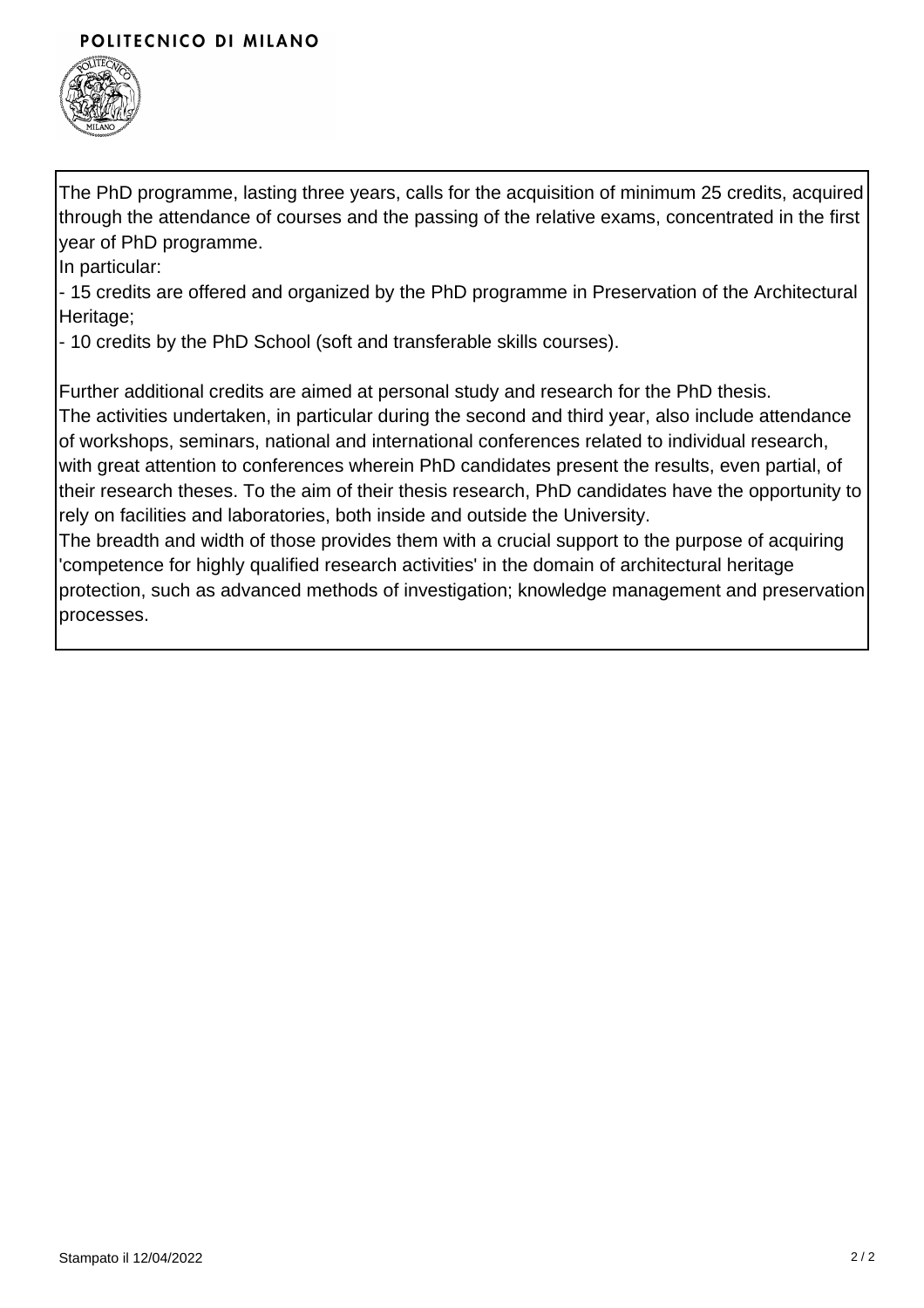

# **PhD in CONSERVAZIONE DEI BENI ARCHITETTONICI / PRESERVATION OF THE ARCHITECTURAL HERITAGE - 38th cycle**

# **OPEN SUBJECT Research Field: PRESERVATION OF THE ARCHITECTURAL HERITAGE**

| Monthly net income of PhDscholarship (max 36 months)                                                                                                                                                   |  |
|--------------------------------------------------------------------------------------------------------------------------------------------------------------------------------------------------------|--|
| € 1195.0                                                                                                                                                                                               |  |
| In case of a change of the welfare rates or of changes of the scholarship minimum amount from the Ministry of University and<br>Reasearch, during the three-year period, the amount could be modified. |  |

| <b>Context of the research activity</b>                       |                                                                                                                                                                                                                                                                                                                                                                                                                                                                                                                                                                                                                                                                                                                                                                                                                                                                                                                                                                                                                                                                                                                                                                                                                                                                                                                                                                                                                                                                                                                                                                                    |
|---------------------------------------------------------------|------------------------------------------------------------------------------------------------------------------------------------------------------------------------------------------------------------------------------------------------------------------------------------------------------------------------------------------------------------------------------------------------------------------------------------------------------------------------------------------------------------------------------------------------------------------------------------------------------------------------------------------------------------------------------------------------------------------------------------------------------------------------------------------------------------------------------------------------------------------------------------------------------------------------------------------------------------------------------------------------------------------------------------------------------------------------------------------------------------------------------------------------------------------------------------------------------------------------------------------------------------------------------------------------------------------------------------------------------------------------------------------------------------------------------------------------------------------------------------------------------------------------------------------------------------------------------------|
| Motivation and objectives of the research<br>$\ln$ this field | The PhD program focuses its attention to some currently<br>crucial themes for the preservation, conservation,<br>management and valorization of Architectural Heritage.<br>Starting from the fundamental topics of knowledge,<br>preservation, design and intervention, the PhD program<br>takes care of the most important and urgent problems<br>affecting the built Heritage and Cultural Landscapes: the<br>fragility and the abandonment of historic marginal areas;<br>the climate change and its effects on the built<br>environment; the improper pressure of mass tourism on<br>our historic settlements and sites of cultural interest, the<br>needs for a wider social involvement in the field also<br>through appropriate ICT mediums, the management and<br>the use of architectural Heritage. The conservation of<br>Architectural Heritage is, in fact, a strategic field as well as<br>one of the main important resources for worldwide<br>economy and for a sustainable future in different areas of<br>the world.<br>The team of professors, promoting and participating in the<br>debate about these matters on a national and<br>international scale, will thus deal with a broad range of<br>issues requiring strong and real multidisciplinary approach<br>and all the many competences present in the PhD Board<br>but also others outside it, for specific topics. On the<br>strength of a solid, long-standing research tradition, the<br>themes addressed and the methodologies adopted are<br>meant to update contents and tools, the approach to the |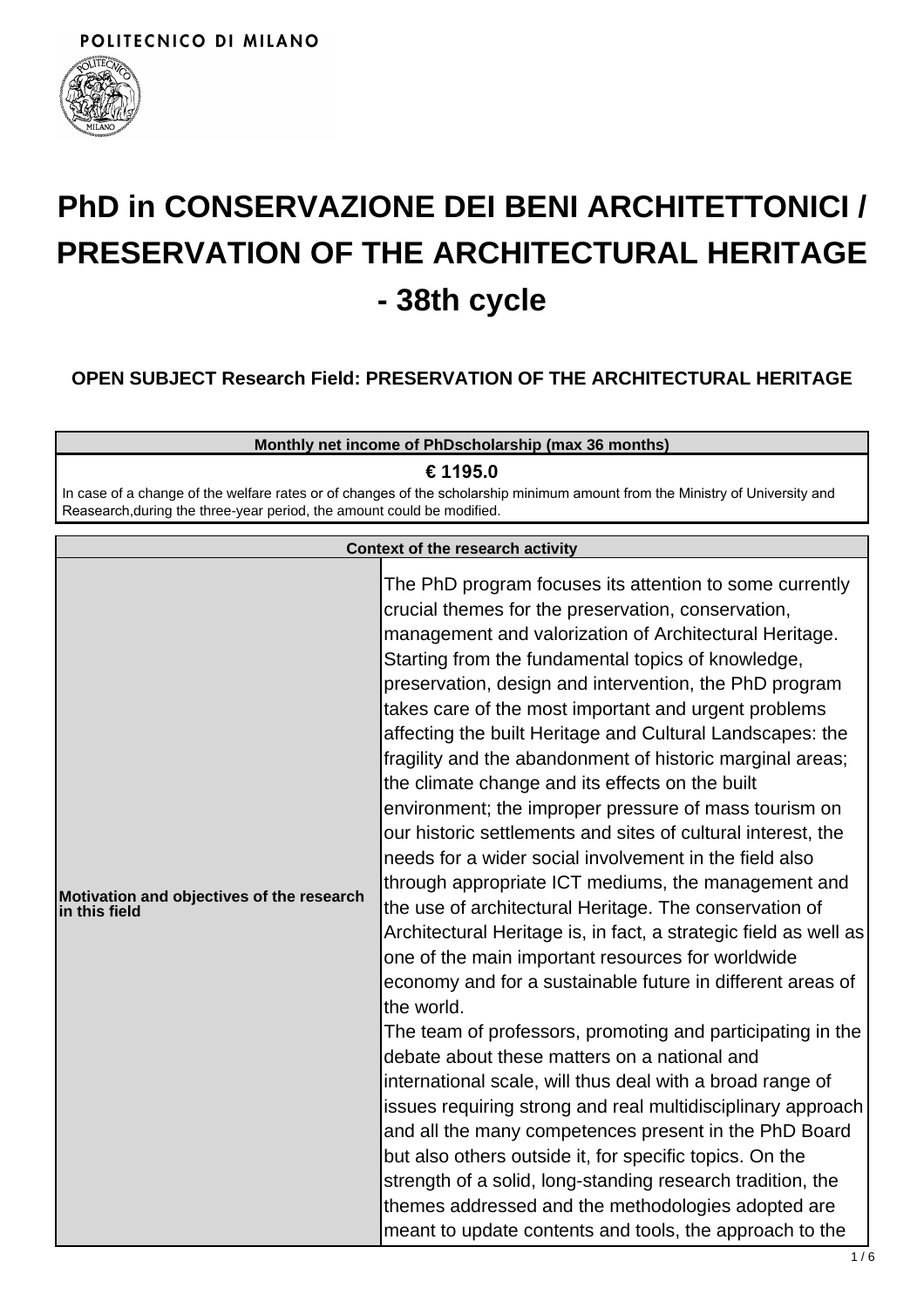

|                                                                                        | modern contemporary themes of cultural heritage<br>protection and enhancement.<br>The PhD programme is meant as the place where<br>theorization, methodology, investigation into the most<br>significant chapters of the protection of historic<br>architectural heritage and historic landscapes are<br>connected to complex, challenging operating research<br>themes, on-site and lab experimentation of analytical and<br>diagnostic stages. To the aim of their thesis research, PhD<br>candidates have the opportunity to rely on facilities and<br>laboratories, both inside and outside the University. The<br>breadth and width of those provides them with a crucial<br>support to the purpose of acquiring competence for highly<br>qualified research activities. in the domain of architectural<br>heritage protection, such as advanced methods of<br>investigation; knowledge management and preservation<br>processes.<br>The multidisciplinary skills of the Faculty Board coverage<br>a series of themes, which PhD students might take up in<br>their thesis work, not in themselves alone but as<br>transversal topics and issues that can lead to very<br>different research paths that should nevertheless be<br>deeply integrated (see Regulations of the PhD<br>Programme in Preservation of the Architectural Heritage<br>to know the list of research topics). |
|----------------------------------------------------------------------------------------|------------------------------------------------------------------------------------------------------------------------------------------------------------------------------------------------------------------------------------------------------------------------------------------------------------------------------------------------------------------------------------------------------------------------------------------------------------------------------------------------------------------------------------------------------------------------------------------------------------------------------------------------------------------------------------------------------------------------------------------------------------------------------------------------------------------------------------------------------------------------------------------------------------------------------------------------------------------------------------------------------------------------------------------------------------------------------------------------------------------------------------------------------------------------------------------------------------------------------------------------------------------------------------------------------------------------------------------------------------------------------------------|
| Methods and techniques that will be<br>developed and used to carry out the<br>research | The PhD programme, lasting three years, calls for the<br>acquisition of minimum 25 credits divided as follow:<br>15 credits (minimum) offered by PhD courses organized<br>by the PhD programme in Preservation of the<br>Architectural Heritage;<br>10 credits offered by the PhD School (transferable and<br>soft skills).<br>In support of research carried out for their thesis, students<br>will benefit from several laboratories both inside and<br>outside the University. The activities undertaken during<br>the second and third year also include attendance of<br>workshops, seminars, national and international<br>conferences related to individual research, with great<br>attention to conferences wherein PhD candidates present                                                                                                                                                                                                                                                                                                                                                                                                                                                                                                                                                                                                                                       |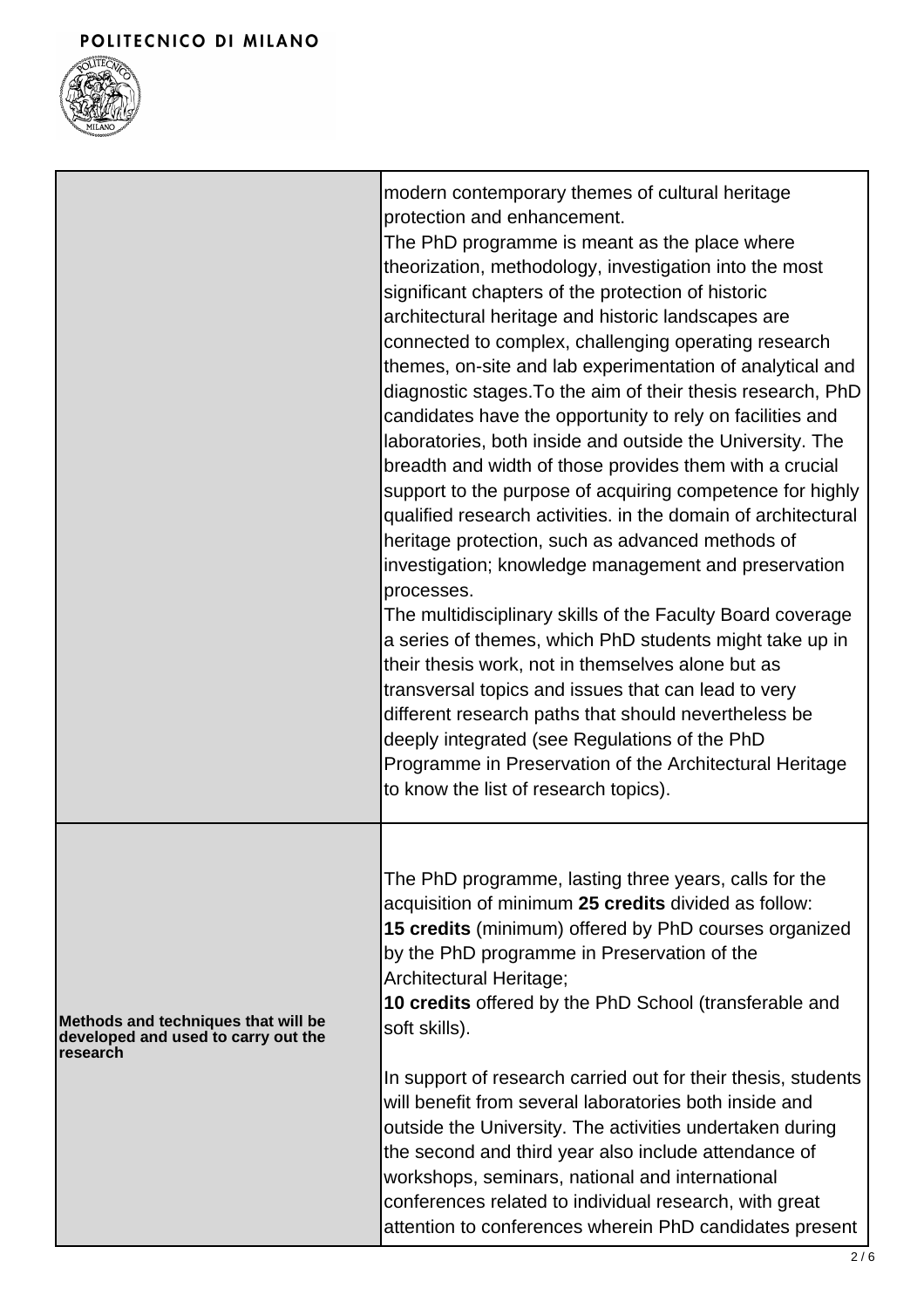

|                               | the results, even partial, of their research theses. Periods<br>of study at foreign university and research centers are<br>also provided.                                                                                                                                                                                                                                                                                                                                                                                                                                                                                                                                                                                                                                                                                                                                                                                                                                                                                                                                                                                                                                                                     |
|-------------------------------|---------------------------------------------------------------------------------------------------------------------------------------------------------------------------------------------------------------------------------------------------------------------------------------------------------------------------------------------------------------------------------------------------------------------------------------------------------------------------------------------------------------------------------------------------------------------------------------------------------------------------------------------------------------------------------------------------------------------------------------------------------------------------------------------------------------------------------------------------------------------------------------------------------------------------------------------------------------------------------------------------------------------------------------------------------------------------------------------------------------------------------------------------------------------------------------------------------------|
|                               | Educational activities are related to research either<br>underway or at an early stage of development, some of<br>which addresses major monumental structures and some<br>of the most renowned sites of the world. To the aim of their<br>thesis research, PhD candidates have the opportunity to<br>rely on facilities and laboratories, both inside and outside<br>the University, the breadth and width of which provides<br>them with a crucial support to the aim of acquiring<br>competence for highly qualified research activities in the<br>domain of cultural heritage protection.<br>As for the thesis research, candidates thus have the<br>opportunity to address and investigate in-depth the wide-<br>ranging themes connected to heritage knowledge and<br>preservation broadly meant, such as advanced methods<br>of investigation; knowledge management and<br>preservation processes applied to historic traditional<br>buildings, as the ones related to the archaeological sites<br>and remains or to twentieth-century heritage and cultural<br>landscapes. This aspect increases the technical<br>characteristics, and will make PhD immediately<br>competitive at the European level. |
| <b>Educational objectives</b> | Aim of PhD course is providing the PhD candidates with a<br>unique training experience in the Italian panorama, so far<br>unparalleled also in domains other than the preservation<br>of the architectural heritage. The program of study leading<br>to the doctoral degree is organized in such a way that the<br>students can get ready to contribute to enhance<br>knowledge in the field of Preservation of the Built Heritage<br>and Cultural Landscapes; to enable to engage in<br>advanced study and research; to integrate their<br>professional education and experience with the larger<br>problems of the research around the field.<br>To reach these objectives, students in the doctoral<br>program work closely with one or more faculty members<br>of the school and from their related fields of study.<br>Members of the field and invited experts will also play<br>important roles in a students academic progress and PhD                                                                                                                                                                                                                                                                |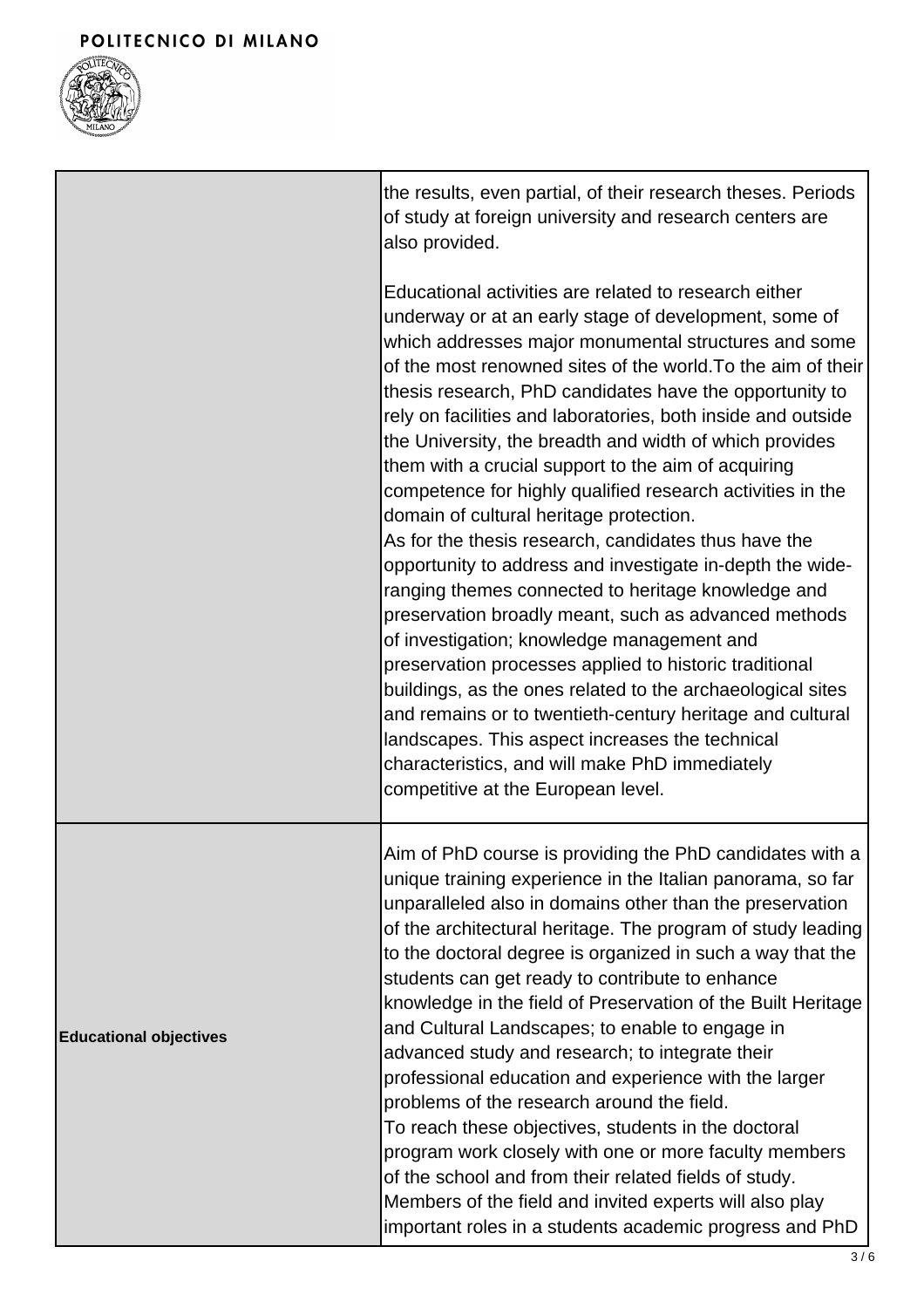#### POLITECNICO DI MILANO



|                                   | candidates will be prepared to fill faculty and researcher<br>positions or secure positions at research institutes and<br>centers.<br>Upon successful program completion, we expect that they<br>$ $ will:<br>• Be prepared for employment in research/faculty<br>positions at high-level research institutions<br>Engage in and promote evidence-based practices<br>$\bullet$<br>through the application of rigorous methodology<br>• Provide leadership in the field by developing an<br>independent line of ethical and culturally responsive<br>research<br>• Contribute to development of the next generation of<br>scholars.                                                                                                                                                                                                                                 |
|-----------------------------------|--------------------------------------------------------------------------------------------------------------------------------------------------------------------------------------------------------------------------------------------------------------------------------------------------------------------------------------------------------------------------------------------------------------------------------------------------------------------------------------------------------------------------------------------------------------------------------------------------------------------------------------------------------------------------------------------------------------------------------------------------------------------------------------------------------------------------------------------------------------------|
| Job opportunities                 | Graduates of the PhD programme have often found<br>employment in public sector and conservation institutions,<br>as well as in professional practices and in the business<br>world, in specific specialized fields. PhD candidates from<br>abroad find job in their native countries at University or in<br><b>Cultural Heritage Institutions.</b><br>As regards Italy, the relationship with Italian Ministry of<br>Cultural Heritage (Mibact), has been definitely fruitful,<br>especially when we consider that many among the best<br>PhDs in Preservation of Architectural Heritage have been<br>hired as officers and executives to the above ministry:<br>recently many PhD from this Programme won the<br>competitive exam to become public officers in the Ministry<br>of Cultural Heritage and most of them are now<br>responsible in prestigious seats. |
| Composition of the research group | 11 Full Professors<br>13 Associated Professors<br>0 Assistant Professors<br>48 PhD Students                                                                                                                                                                                                                                                                                                                                                                                                                                                                                                                                                                                                                                                                                                                                                                        |
| Name of the research directors    | All phd board members                                                                                                                                                                                                                                                                                                                                                                                                                                                                                                                                                                                                                                                                                                                                                                                                                                              |

#### **Contacts**

# **Contact of the phd coordinator:**

Mariacristina Giambruno

e-mail: mariacristina.giambruno@polimi.it;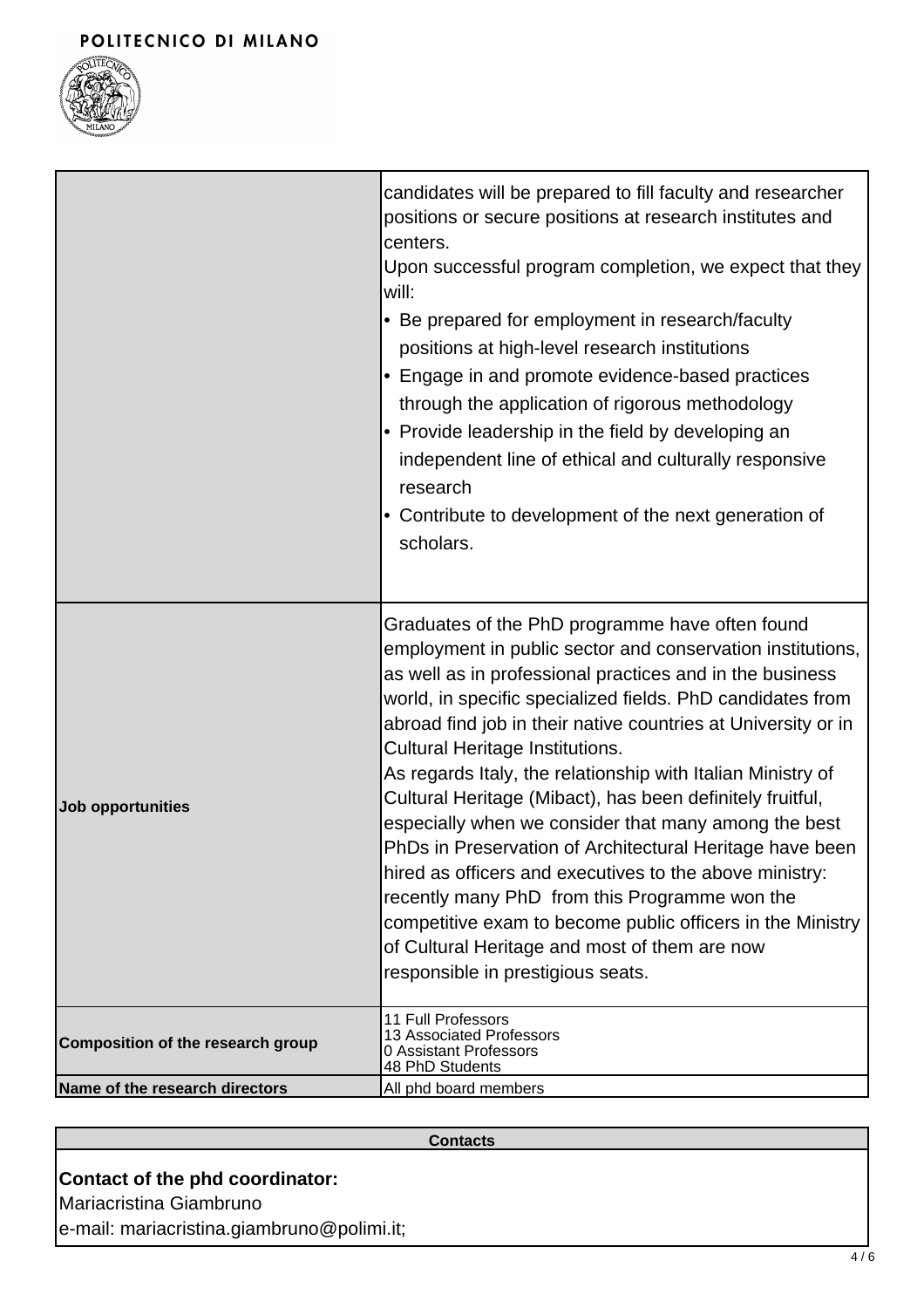## POLITECNICO DI MILANO



tel. +39 02.2399.5645

### **Contact in the PhD Office at DAStU:**

dr. Marina Bonaventura E-mail: marina.bonaventura@polimi.it; tel. +39/02/2399.5165

Marilena Mastalli e-mail: marilena.mastalli@polimi.it; tel. +39/02/2399.9395 Website: http://www.dastu.polimi.it/index.php?id=148

| Additional support - Financial aid per PhD student per year (gross amount) |    |
|----------------------------------------------------------------------------|----|
| <b>Housing - Foreign Students</b>                                          | -- |
| Housing - Out-of-town residents<br>(more than 80Km out of Milano)          | -- |

| Scholarship Increase for a period abroad |          |
|------------------------------------------|----------|
| <b>Amount monthly</b>                    | 1597.5 € |
| By number of months                      |          |

**Additional information: educational activity, teaching assistantship, computer availability, desk availability, any other information**

List of Universities, Companies, Agencies and/or National or International Institutions that are cooperating in the research:

- **1.** National Technical University of Athens (N.T.U.A.), Greece
- **2.** Departamento de Historia del Arte, Universitat de València, Spain
- **3.** Department of Architectural Composition, Universidad de Castilla-La Mancha
- **4.** École Nationale supérieure d'architecture de Paris-La Villette (ENSAPLV), France
- **5.** Faculdade de Arquitectura da Universidade do Porto, Portugal
- **6.** Université Paris I Pantheon Sorbonne, Parigi, France
- **7.** Universidad de Sevilla, Departamento de Historia de América, Spain
- **8.** ISPC-CNR Istituto di Scienza del Patrimonio Culturale (Italy)
- **9.** ISCR Istituto Superiore per la conservazione e il restauro (già ICR), Roma

**Educational activities** (purchase of study books and material, funding for participation in courses, summer schools, workshops and conferences):financial aid per PhD student per year ("DOTE"):

1st year: max **1.6***24,30***euro**